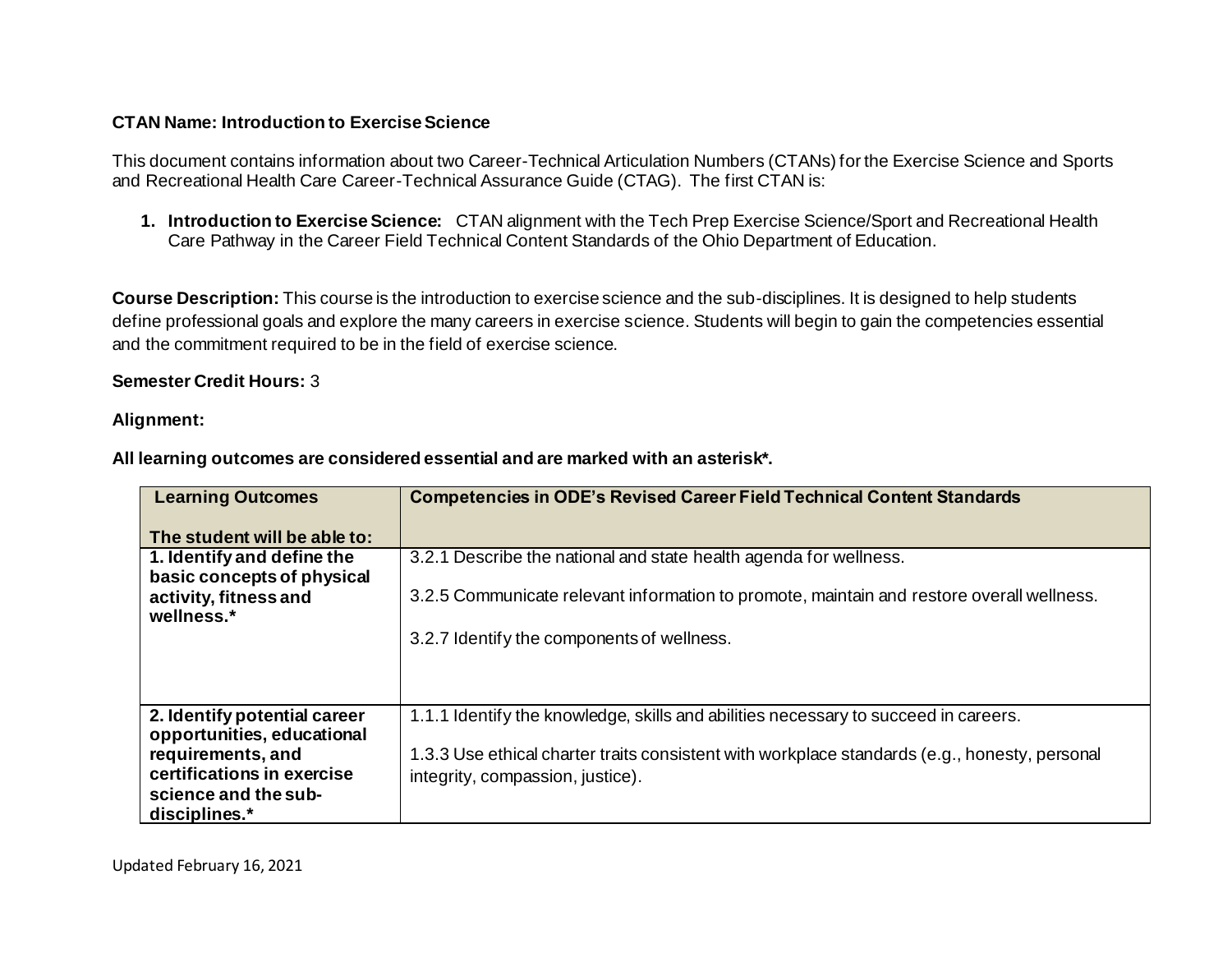|                                                                                                            | 1.3.4 Identify how federal and state consumer protection laws affect products and services.                                                                                                                                                                                                      |
|------------------------------------------------------------------------------------------------------------|--------------------------------------------------------------------------------------------------------------------------------------------------------------------------------------------------------------------------------------------------------------------------------------------------|
|                                                                                                            | 3.2.1 Describe the national and state health agenda for wellness                                                                                                                                                                                                                                 |
| 3. Identify professional<br>organizations, journals and<br>best practices that support<br>the profession.* | 1.1.4 Describe the role and function of professional organizations, industry associations, and<br>organized labor and use networking techniques to develop and maintain professional<br>relationships.<br>1.3.1 Analyze how regulatory compliance affects business operations and organizational |
|                                                                                                            | performance.<br>3.2.5 Communicate relevant information to promote, maintain and restore overall wellness.                                                                                                                                                                                        |
| 4. Investigate the skills and<br>knowledge essential for a<br>practitioner in the field of                 | 1.1.2 Identify the scope of career opportunities and the requirements for education, training,<br>certification, licensure, and experience.                                                                                                                                                      |
| exercise science.*                                                                                         | 1.1.6 Explain the importance of work ethic, accountability, and responsibility and demonstrate<br>associated behaviors in fulfilling personal, community and workplace roles.                                                                                                                    |
|                                                                                                            | 1.1.8 Identify the correlation between emotions, behavior, and appearance and manage those to<br>establish and maintain professionalism.                                                                                                                                                         |
|                                                                                                            | 1.1.12 Identify healthy lifestyles that reduce the risk of chronic disease, unsafe habits, and<br>abusive behavior.                                                                                                                                                                              |
|                                                                                                            | 1.2.8 Identify the strengths, weaknesses, and characteristics of leadership styles that influence<br>internal and external workplace relationships.                                                                                                                                              |
|                                                                                                            | 3.2.1 Describe the national and state health agenda for wellness                                                                                                                                                                                                                                 |
| 5. Utilize effective<br>communication skills to<br>present scholarly physical                              | 1.2.1 Extract relevant, valid information from materials and cite sources of information (e.g.,<br>medical reports, fitness assessment, medical test results).                                                                                                                                   |
| activity, fitness and wellness<br>topics.*                                                                 | 1.2.2 Deliver formal and informal presentations.                                                                                                                                                                                                                                                 |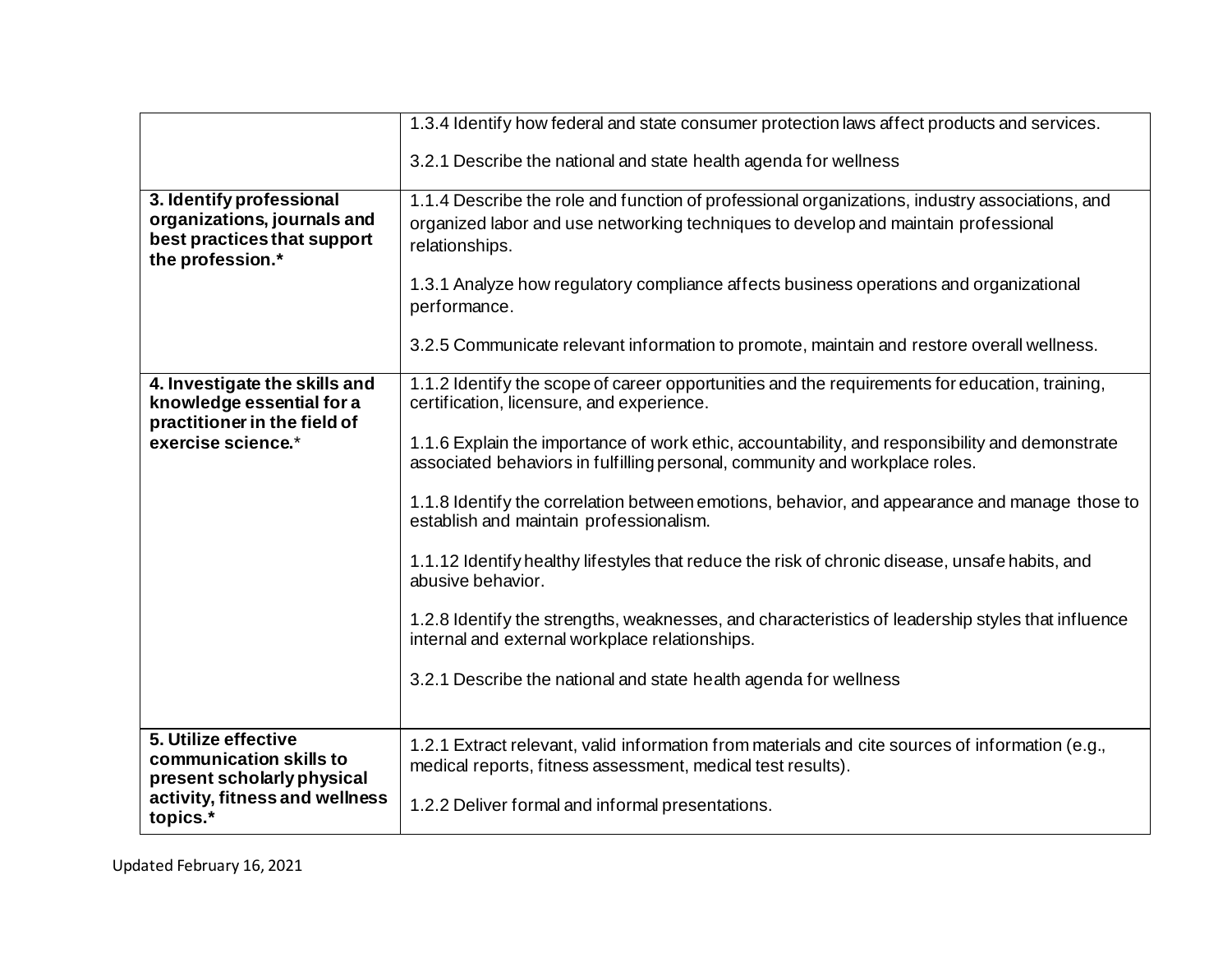| 1.2.3 Identify and use verbal, nonverbal, and active listening skills to communicate effectively.         |
|-----------------------------------------------------------------------------------------------------------|
| 1.2.6 Use proper grammar and expression in all aspects of communication.                                  |
| 1.2.9 Identify advantages and disadvantages involving digital and/or electronic<br>communications.        |
| 1.2.10 Use interpersonal skills to provide group leadership, promote collaboration and work in a<br>team. |

## **CTAN Name: Fitness and Health Foundations**

**2. Fitness and Health Foundations:** CTAN alignment with the Tech Prep Exercise Science/Sport and Recreational Health Care Pathway in the Career Field Technical Content Standards of the Ohio Department of Education.

#### **Semester Credit Hours: 3**

Course Description: This course is an introduction to the foundations of fitness, health and related topics including energy balance, lifestyle choices and exercise testing and prescription. Individual fitness assessment, evaluation and programming will be emphasized. Attention will be given to the research that supports the professional guidelines for fitness and health.

#### **Alignment:**

**All learning outcomes are considered essential and are marked with an asterisk\*.**

| <b>Learning Outcomes</b>         | <b>Competencies in ODE's REVISED Career Field Technical Content Standards</b>    |
|----------------------------------|----------------------------------------------------------------------------------|
| The student will be able to:     |                                                                                  |
| 1. Identify and define the       | 3.2.2 Measure and classify body composition, neuromuscular flexibility, agility, |
| components of physical fitness.* | balance, coordination and proprioception.                                        |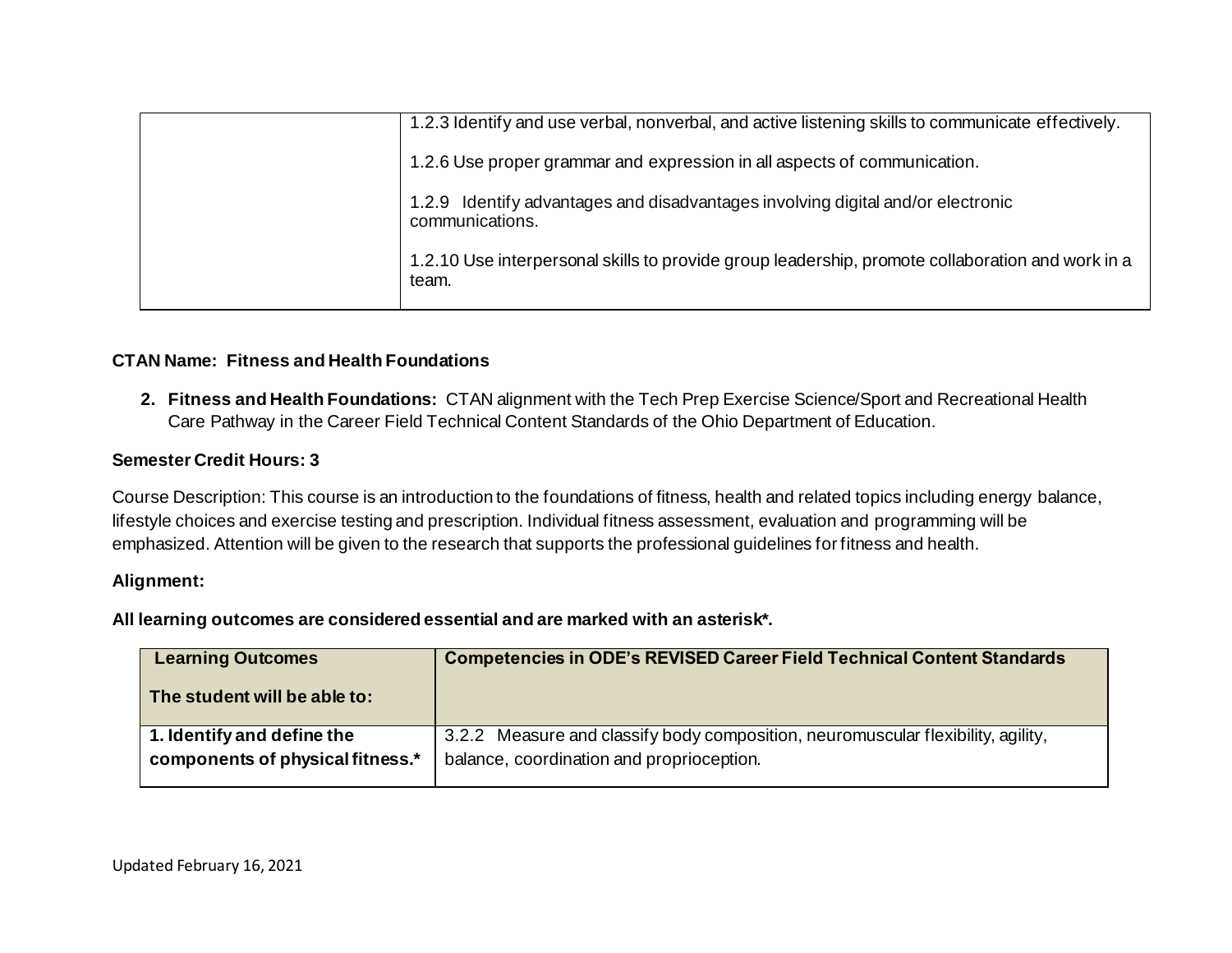|                                                                                                                                                                                                                                         | 3.2.3 Measure and classify an individual's cardiorespiratory fitness, muscular<br>strength, endurance and power.                                                                                                                                                                                                                                                                                                                                                                                                                                                                                                                                                                     |
|-----------------------------------------------------------------------------------------------------------------------------------------------------------------------------------------------------------------------------------------|--------------------------------------------------------------------------------------------------------------------------------------------------------------------------------------------------------------------------------------------------------------------------------------------------------------------------------------------------------------------------------------------------------------------------------------------------------------------------------------------------------------------------------------------------------------------------------------------------------------------------------------------------------------------------------------|
| 2. Evaluate and assess<br>cardiorespiratory fitness,<br>muscular strength, muscular<br>endurance, flexibility, body<br>composition and learn to<br>determine appropriate<br>recommendations.*                                           | 2.1.3 Describe the structures and functions of the cardiovascular system and trace the<br>path of blood and identify factors affecting blood flow.<br>2.1.4 Describe how blood pressure is controlled and identify factors influencing<br>changes in blood pressure.<br>2.1.5 Describe the structures and functions of the respiratory system.<br>2.1.7 Describe the structures and functions of the musculoskeletal system.<br>3.5.10 Measure and classify based on anthropometric measurements.<br>3.6.1 Complete a comprehensive fitness evaluation.<br>3.6.13. Apply the FITT principle (i.e., frequency, intensity, time, type) to health and skill<br>conditioning activities. |
| 3. Design and implement an<br>exercise prescription for<br>cardiorespiratory fitness,<br>muscular strength, muscular<br>endurance, and flexibility for<br>personal use by utilizing basic<br>exercise physiology and basic<br>anatomy.* | 3.6.3 Design and implement an individualized training program (e.g., by using interval,<br>continuous, and circuit training techniques).<br>3.6.5 Apply techniques to enhance neuromuscular flexibility, muscle strength,<br>endurance and flexibility.                                                                                                                                                                                                                                                                                                                                                                                                                              |